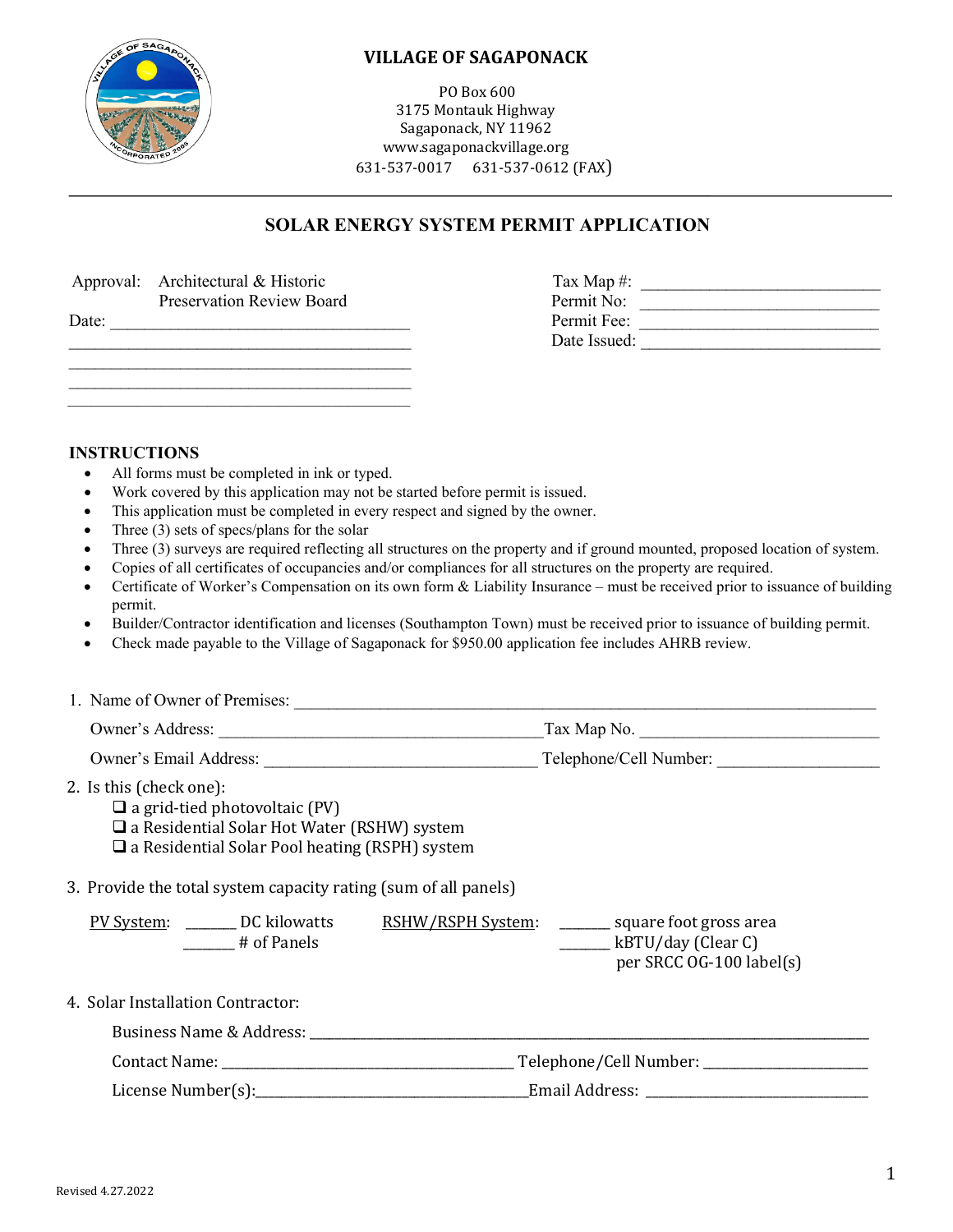- 5. On a roof mount unit, please provide a letter from a Professional Engineer or Registered Architect certifying that the existing structure can support the additional gravity and wind loads of the solar energy system.
- 6. Provide an installation manual (or the internet address of a web-based version) for the mounting system.

7. Indicate type, brand and model size and weight including manufacturer's specification sheets of the:

| Mounting System: |          |       |                        |  |
|------------------|----------|-------|------------------------|--|
| Make             |          | Model | <b>Mounting Method</b> |  |
| Inverters:       | Juantitv | Make  | Model                  |  |
| Modules:         | Ouantitv | Make  | Model                  |  |

**NOTE:** Upon completion of installation of solar energy system, labeling of the system MUST be placed on the electrical panel for clear identification of fire personnel.

Application is hereby made to the Building Department for the issuance of a **Solar Energy System Permit** as herein described. The applicant agrees to comply with all applicable laws, ordinances and regulations.

Sworn to before me this \_\_\_\_\_\_\_\_\_\_\_\_\_\_\_\_\_\_\_\_\_\_\_\_\_\_\_\_\_\_\_\_\_\_\_\_\_\_\_\_\_\_\_\_\_\_\_\_\_\_\_\_\_\_\_\_\_\_  $\frac{1}{2}$  day of  $\frac{1}{2}$ , 20

\_\_\_\_\_\_\_\_\_\_\_\_\_\_\_\_\_\_\_\_\_\_\_\_\_\_\_\_\_\_\_\_\_\_\_\_\_\_\_ Notary Public

FOR OFFICE USE ONLY

Approved\_\_\_\_\_\_\_\_\_\_\_\_\_\_\_\_\_\_\_\_\_\_\_\_\_\_\_\_\_\_\_\_\_\_\_\_\_\_\_\_\_\_\_\_\_\_\_\_\_\_\_\_\_\_\_\_\_\_ \_\_\_\_\_\_\_\_\_\_\_\_\_\_\_\_\_\_\_\_\_\_\_\_\_\_\_\_\_\_\_\_\_\_\_\_\_\_\_

Building Inspector Date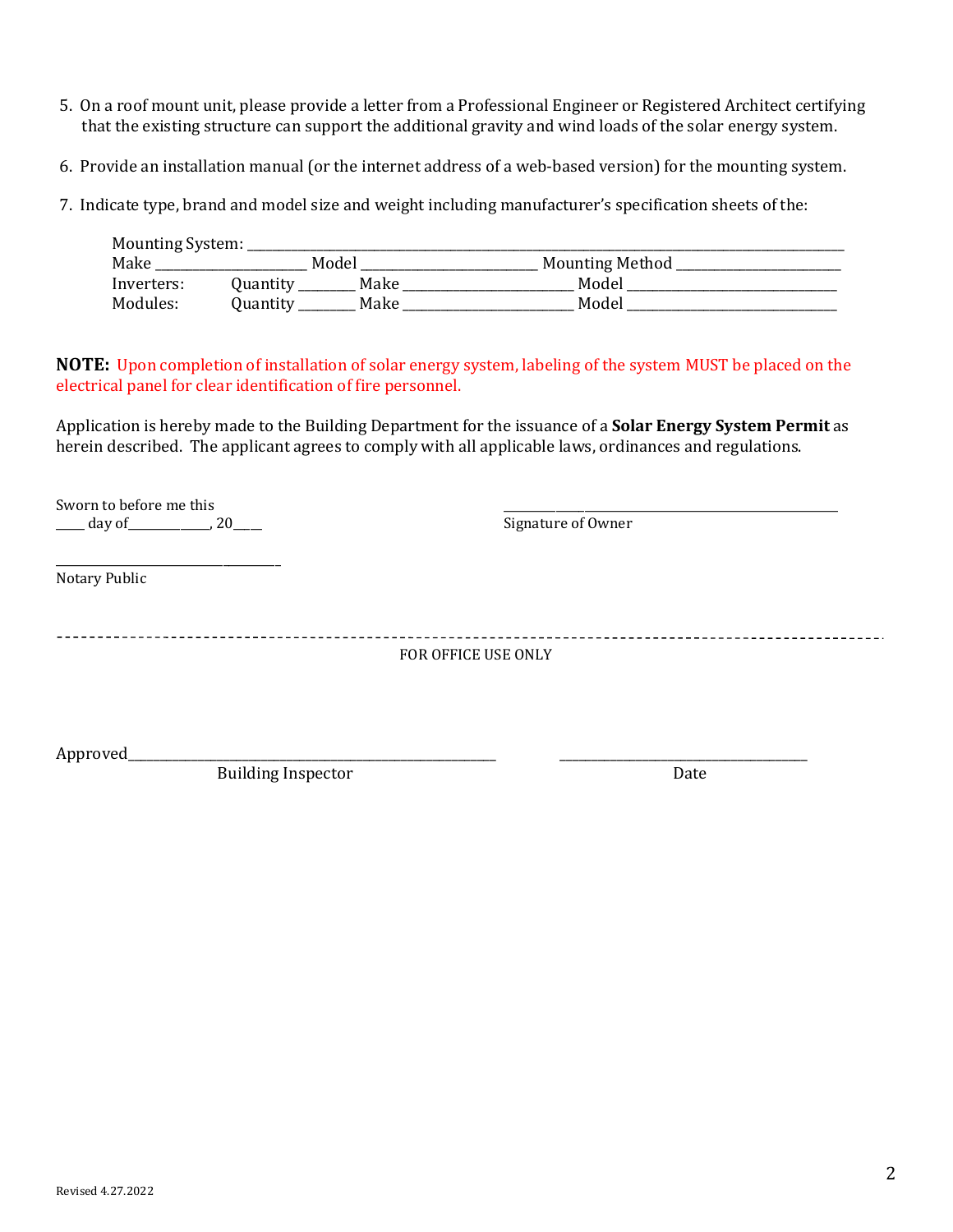

# **VILLAGE OF SAGAPONACK**

PO Box 600 3175 Montauk Highway Sagaponack, NY 11962 www.sagaponackvillage.org 631-537-0017 631-537-0612 (FAX)

# **SOLAR ENERGY SYSTEM PERMIT APPLICATION**

Please be aware of the following Village codes concerning construction:

## **Section 30-9(E):**

E. No building permit shall be issued unless (1) the recipient shall provide to the Building Inspector a survey of the premises at which the work is to be conducted, a list of all vehicles that will be used by any person or materialman expected to be at the site either on a regular or occasional basis and a plan acceptable to the Building Inspector depicting the onsite location for the standing or parking of any such vehicle and (ii) the recipient shall provide to the Building Inspector a written acknowledgement that no such vehicles shall be permitted to stand or park on any public or private road or shoulder thereof.

## **Section 30-9(H):**

H. All construction activity is prohibited on Sundays at all times year round, after 3:00 p.m. on Saturdays between May 15 and September 15 and on the following holidays: New Year's Day, Dr. Martin Luther King, Jr., Day, President's Day, Memorial Day, Independence Day, Labor Day, Columbus Day, Veteran's Day, Thanksgiving and Christmas. "Construction activity" for purposes of this subsection, is any activity enabling the improvement of land, including by way of illustration, not limitation, construction of structures and other capital improvements of every kind and new landscaping utilizing construction machinery and vehicles. Any provision herein notwithstanding, a homeowner using domestic tools may engage in residential repair and customary lawn and garden maintenance on Sundays, [and] Saturdays and the aforesaid holidays, provided that the activity does not produce noise greater than 85 dB(A) at a distance of 50 feet from the activity or source.

### **Section 142-4(2):**

(2) Construction activities between 7:00 AM and 7:00 PM and the associated use of construction devices or the noise produced thereby, provided that such activities and such equipment and their use comply with other provisions hereof except as provided in § 30-9(H).

\_\_\_\_\_\_\_\_\_\_\_\_\_\_\_\_\_\_\_\_\_\_\_\_\_\_\_\_\_\_\_\_\_\_\_\_\_\_\_\_ \_\_\_\_\_\_\_\_\_\_\_\_\_\_\_\_\_\_\_ Signature of Owner Date

\_\_\_\_\_\_\_\_\_\_\_\_\_\_\_\_\_\_\_\_\_\_\_\_\_\_\_\_\_\_\_\_\_\_\_\_\_\_\_\_ \_\_\_\_\_\_\_\_\_\_\_\_\_\_\_\_\_\_\_ Signature of Contractor **Date**